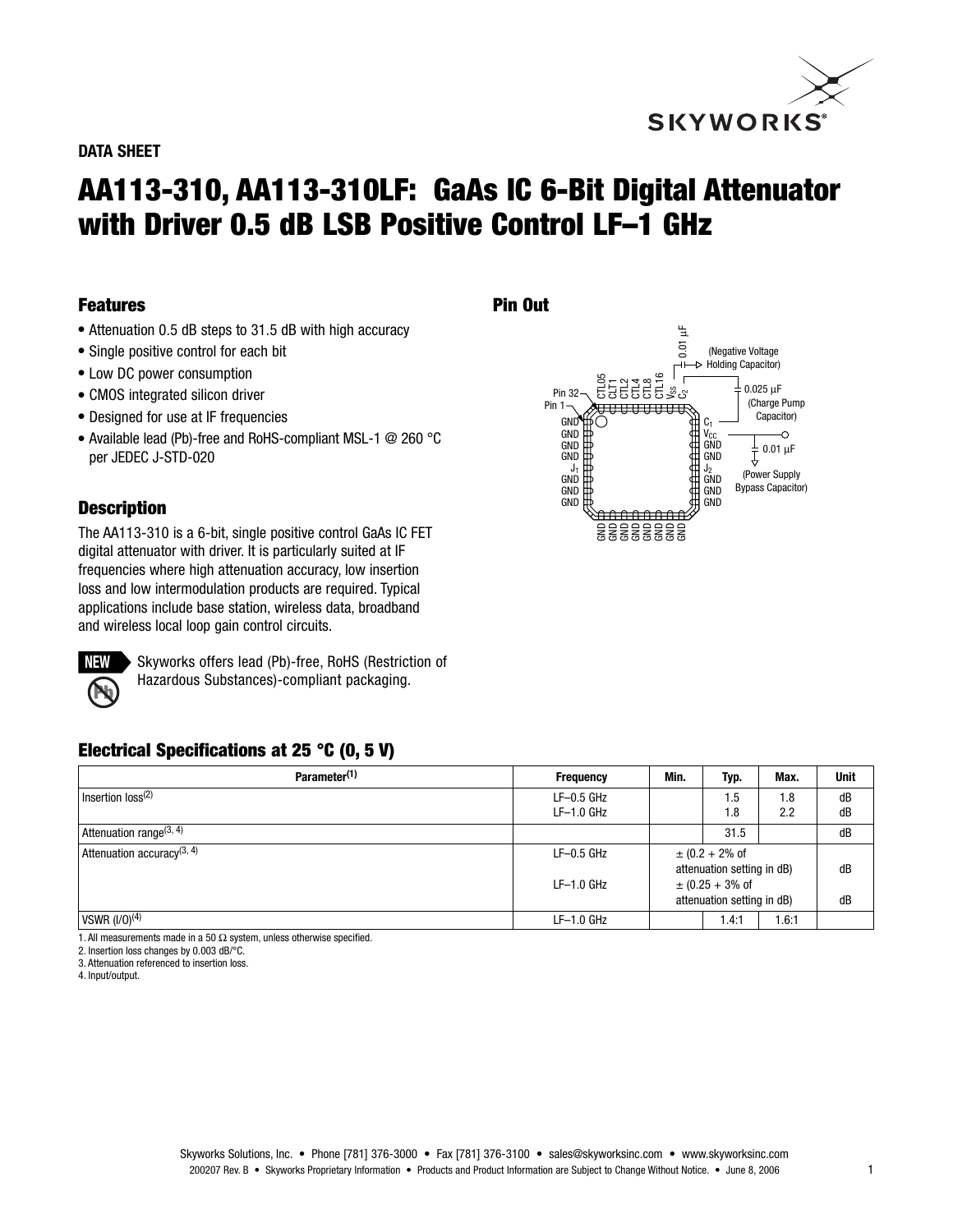# **Operating Characteristics at 25 °C (0, 5 V)**

| <b>Parameter</b>                      | <b>Condition</b>                                                                                                                                         | <b>Frequency</b> | Min. | Typ. | Max. | <b>Unit</b> |
|---------------------------------------|----------------------------------------------------------------------------------------------------------------------------------------------------------|------------------|------|------|------|-------------|
| Switching characteristics             |                                                                                                                                                          |                  |      |      |      |             |
| Rise, fall                            | 10/90% or 90/10% RF                                                                                                                                      |                  |      | 30   |      | ns          |
| On. off                               | 50% CTL to 90/10% RF                                                                                                                                     |                  |      | 50   |      | ns          |
| Video feedthru                        | $T_{BISE} = 1$ ns, BW = 500 MHz                                                                                                                          |                  |      | 50   |      | mV          |
| Input power for 1 dB compression      | $V_{\text{CC}} = 5 V$                                                                                                                                    | $0.5-1$ GHz      |      | 29   |      | dBm         |
|                                       |                                                                                                                                                          | $0.05$ GHz       |      | 22   |      | dBm         |
| Intermodulation intercept point (IP3) | For two-tone input power 5 dBm                                                                                                                           | $0.5-1$ GHz      |      | 48   |      | dBm         |
|                                       | $V_{\text{C}C} = 5 V$                                                                                                                                    | $0.05$ GHz       |      | 36   |      | dBm         |
| Thermal resistance                    |                                                                                                                                                          |                  |      | 85   |      | °C/W        |
| Supply voltage                        | $V_{\text{CC}} = 2.7$ to 5 V @ 700 µA typ.                                                                                                               |                  |      |      |      |             |
| Control voltages <sup>(1)</sup>       | CTL05, CTL1, CTL2, CTL4, CTL8, CTL16, low = 0 to 0.8 V $\textcircled{20}$ µA typ.<br>CTL05, CTL2, CTL4, CTL8, CTL16, high = 2.7 to 5 V @ 20 $\mu$ A typ. |                  |      |      |      |             |

1.5

1. Control voltage must not exceed  $V_{CC}$ .

# **Typical Performance Data (** $V_{CC} = 5 V$ **)**



Frequency (GHz) **Input VSWR vs. Frequency**

 $\overline{\text{Ins}}$ . Loss  $\sim$  0.5 dB

0.5 1.0 1.5 2.0

 $-31.5$  dB



**Attenuation Accuracy vs. Frequency**



0

1.0 1.1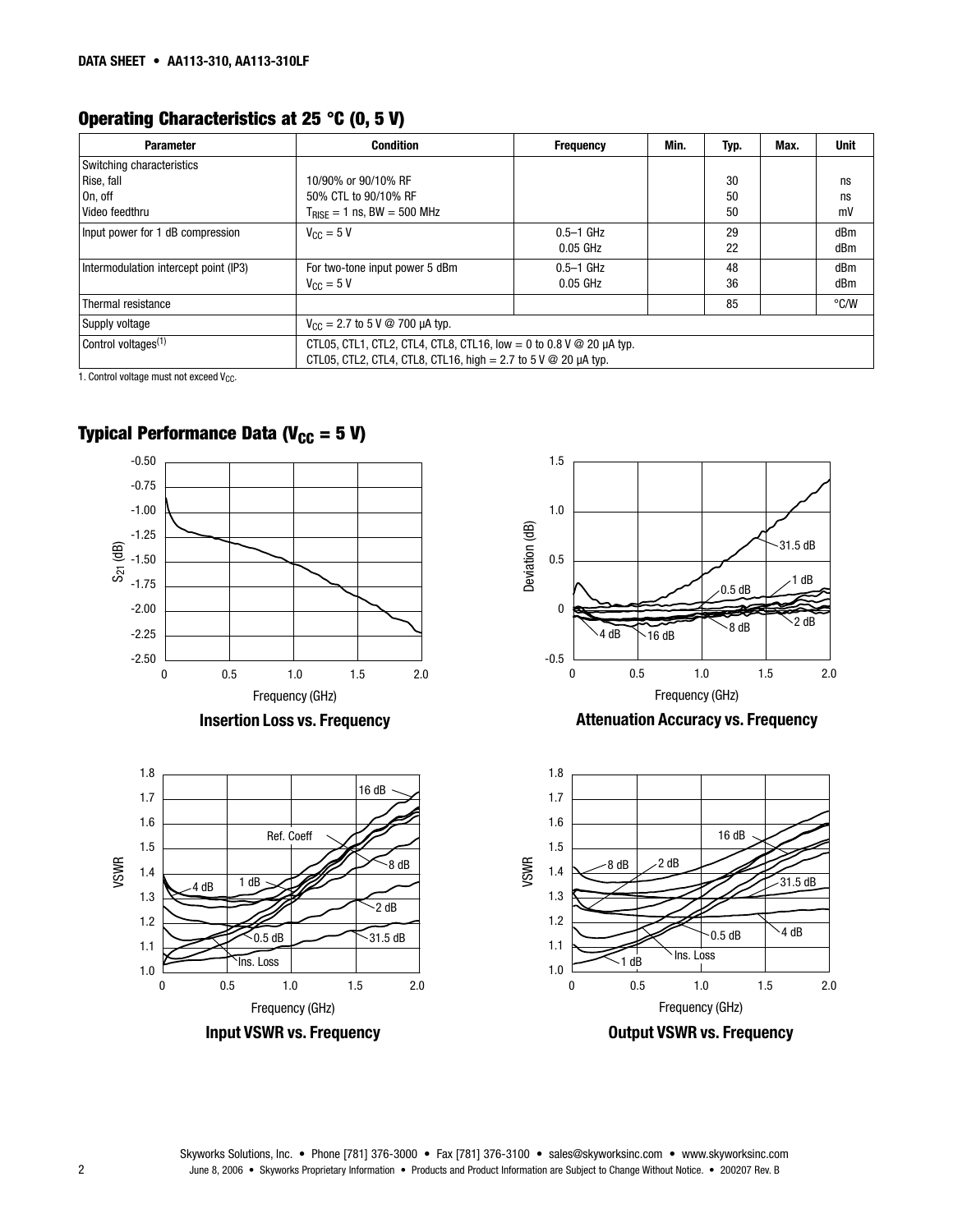#### **Surface Mount Land Pattern**

#### **5 x 5 mm QFN 32-Lead Characteristic Value**



Dimensions in inches (mm).

#### **Truth Table**

| CTL05                                   | CTL <sub>1</sub> | CTL <sub>2</sub> | CTL <sub>4</sub> | CTL8 | CTL16 | <b>Attenuation</b><br>$J_1 - J_2$ |
|-----------------------------------------|------------------|------------------|------------------|------|-------|-----------------------------------|
| 0                                       | 0                | 0                | 0                | 0    | 0     | Ins. loss                         |
|                                         | $\Omega$         | 0                | O                | 0    | 0     | 0.5dB                             |
| $\mathbf{0}$                            |                  | 0                | 0                | 0    | 0     | 1 dB                              |
| 0                                       | 0                |                  | 0                | 0    | 0     | 2 dB                              |
| $\Omega$                                | $\Omega$         | 0                |                  | 0    | 0     | 4 dB                              |
| 0                                       | U                | 0                | O                |      | 0     | 8 dB                              |
| $\Omega$                                | 0                | 0                | O                | 0    |       | 16 dB                             |
|                                         |                  |                  |                  |      |       | 31.5 dB                           |
| " $0$ " = 0 to 0.5 V ( $V_{CC}$ = 5 V). |                  |                  |                  |      |       |                                   |

"1" = 2.7 to 5 V ( $V_{CC} = 5$  V).

## **Recommended Solder Reflow Profiles**

Refer to the *["Recommended Solder Reflow Profile"](http://www.skyworksinc.com/products_display_item.asp?did=2071 )* Application Note.

#### **Tape and Reel Information**

Refer to the *["Discrete Devices and IC Switch/Attenuators](http://www.skyworksinc.com/products_display_item.asp?did=2122 )  Tape and Reel Package Orientation"* Application Note.

## **Absolute Maximum Ratings**

| Characteristic                 | Value                                                 |
|--------------------------------|-------------------------------------------------------|
| RF input power                 | $2 W > 500 MHz$ , 0/6 V<br>$0.5 W > 50 MHz$ , $0/6 V$ |
| Supply voltage                 | 6 V                                                   |
| Control voltage <sup>(1)</sup> | $-0.2$ V, $+6$ V                                      |
| Operating temperature          | $-40$ °C to $+85$ °C                                  |
| Storage temperature            | $-65$ °C to $+150$ °C                                 |

1. Control voltage must not exceed supply voltage.

Performance is guaranteed only under the conditions listed in the specifications table and is not guaranteed under the full range(s) described by the Absolute Maximum specifications. Exceeding any of the absolute maximum/minimum specifications may result in permanent damage to the device and will void the warranty.

# **QFN 5 x 5 (-310)**



**CAUTION:** Although this device is designed to be as robust as possible, ESD (Electrostatic Discharge) can damage this device. This device must be protected at all times from ESD. Static charges may easily produce potentials of several kilovolts on the human body or equipment, which can discharge without detection. Industry-standard ESD precautions must be employed at all times.